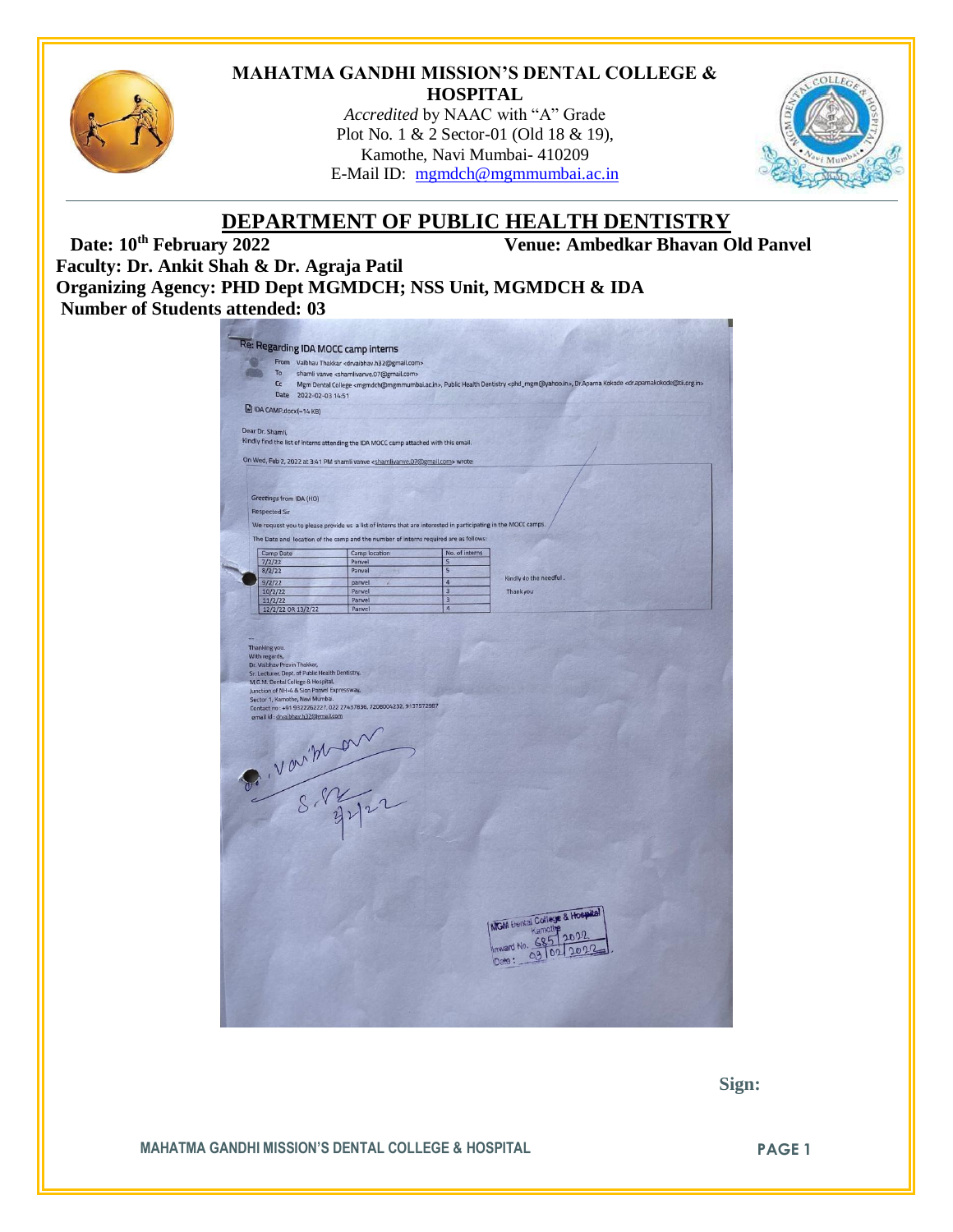# **Assessment of Oral Health Status and Treatment need of patients at Ambedkar Bhavan , Old Panvel**

 MGM Dental College in association with IDA constantly takes efforts of extending the oral health care to the community. The oral care initiative was also extended to patients at Ambedkar Bhavan , Old Panvel with the intention of creating awareness and providing oral health care to the patients. **Aim and objective:** 

- 1. To assess the oral health status of patients and to provide necessary Dental treatment.
- 2. To educate them and create awareness about oral health.

# **Method**:

A type III examination was carried out with the use of mouth mirror and probe in day light. All the patients were assessed for oral health status and were explained the need to get the problems corrected. The patients were made aware of the existing dental problems and preventive measures were explained.

**Observations:** A total of 26 patients were examined for various dental problems. Those requiring extensive treatment were referred to MGM Dental College and Hospital, Kamothe.

| <b>Condition</b> | No. of      | Percentage     |
|------------------|-------------|----------------|
|                  | individuals | $\frac{6}{10}$ |
| Dental caries    | 11          | 42.3%          |
| Gingivitis       |             | 30.7%          |
| Missing          | 5           | 19.2%          |
| Malocclusion     | 2           | $7.6\%$        |

# **Oral health status:**



# **Interpretation and conclusion:**

 **Dental caries is the most common problem among the patients followed by gingivitis.**

**Oral health education and prevention strategies should be implemented in order to reduce the disease burden among these patients.**

 **Sign:**

**MAHATMA GANDHI MISSION'S DENTAL COLLEGE & HOSPITAL PAGE 2**